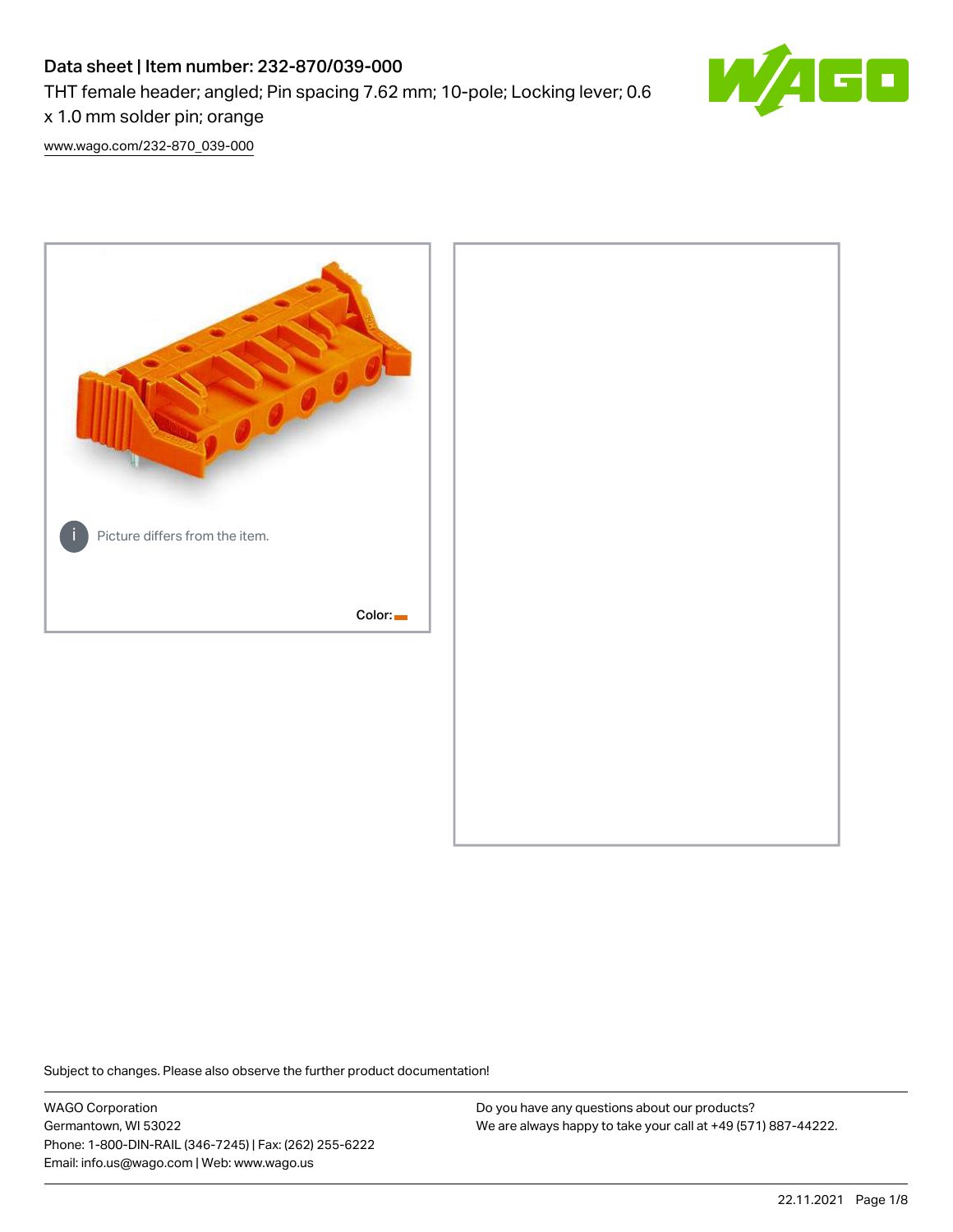

Dimensions in mm

 $L =$  (pole no.  $-1$ ) x pin spacing  $+5.08$  mm

Distance to first solder pin: 2.2 mm

2- to 3-pole female connectors – one latch only

#### Item description

- **Horizontal or vertical PCB mounting via straight or angled solder pins**
- For board-to-board and board-to-wire connections
- $\blacksquare$ Touch-proof PCB outputs
- $\blacksquare$ Easy-to-identify PCB inputs and outputs
- **Now With coding fingers**

Subject to changes. Please also observe the further product documentation!

WAGO Corporation Germantown, WI 53022 Phone: 1-800-DIN-RAIL (346-7245) | Fax: (262) 255-6222 Email: info.us@wago.com | Web: www.wago.us

Do you have any questions about our products? We are always happy to take your call at +49 (571) 887-44222.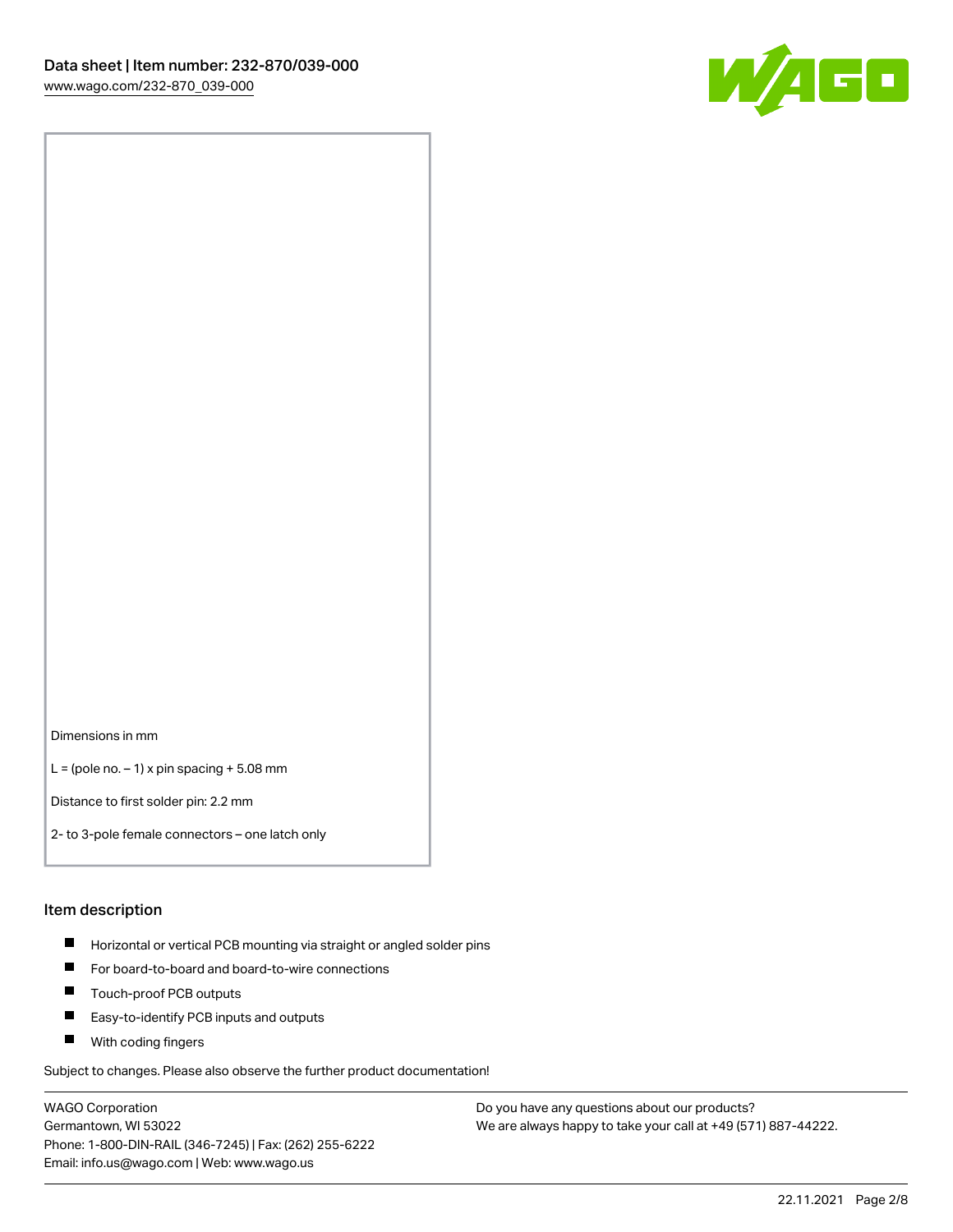

# Data

| Safety information 1 | The <i>MCS – MULTI CONNECTION SYSTEM</i> includes connectors<br>without breaking capacity in accordance with DIN EN 61984. When<br>used as intended, these connectors must not be connected<br>/disconnected when live or under load. The circuit design should<br>ensure header pins, which can be touched, are not live when<br>unmated. |
|----------------------|--------------------------------------------------------------------------------------------------------------------------------------------------------------------------------------------------------------------------------------------------------------------------------------------------------------------------------------------|
| Variants:            | Other pole numbers<br>3.8 mm pin projection for male headers with straight solder pins<br>Gold-plated or partially gold-plated contact surfaces<br>Other versions (or variants) can be requested from WAGO Sales or<br>configured at https://configurator.wago.com/                                                                        |

# Electrical data

## IEC Approvals

| Ratings per                 | IEC/EN 60664-1                                                       |
|-----------------------------|----------------------------------------------------------------------|
| Rated voltage (III / 3)     | 500 V                                                                |
| Rated surge voltage (III/3) | 6 <sub>k</sub> V                                                     |
| Rated voltage (III/2)       | 630 V                                                                |
| Rated surge voltage (III/2) | 6 <sub>k</sub> V                                                     |
| Nominal voltage (II/2)      | 1000V                                                                |
| Rated surge voltage (II/2)  | 6 <sub>k</sub> V                                                     |
| Rated current               | 12A                                                                  |
| Legend (ratings)            | (III / 2) $\triangleq$ Overvoltage category III / Pollution degree 2 |

## UL Approvals

| Approvals per                  | UL 1059 |
|--------------------------------|---------|
| Rated voltage UL (Use Group B) | 300 V   |
| Rated current UL (Use Group B) | 15 A    |
| Rated voltage UL (Use Group D) | 300 V   |
| Rated current UL (Use Group D) | 10 A    |

# Ratings per UL

| Rated voltage UL 1977 | 600 V |
|-----------------------|-------|
| Rated current UL 1977 |       |

Subject to changes. Please also observe the further product documentation!

| <b>WAGO Corporation</b>                                | Do you have any questions about our products?                 |
|--------------------------------------------------------|---------------------------------------------------------------|
| Germantown, WI 53022                                   | We are always happy to take your call at +49 (571) 887-44222. |
| Phone: 1-800-DIN-RAIL (346-7245)   Fax: (262) 255-6222 |                                                               |
| Email: info.us@wago.com   Web: www.wago.us             |                                                               |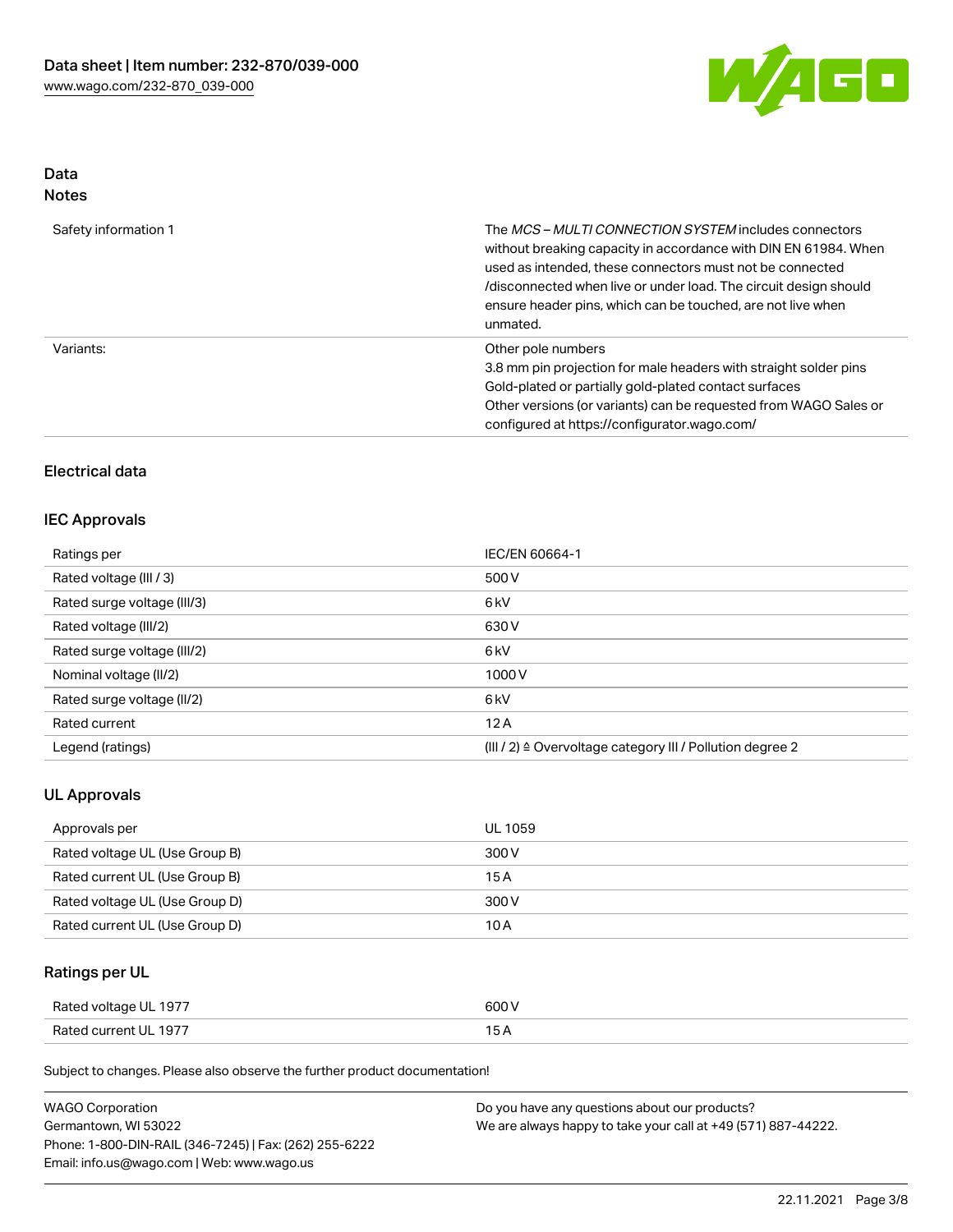

# CSA Approvals

| Approvals per                        | <b>CSA</b>            |  |
|--------------------------------------|-----------------------|--|
| Rated voltage CSA (Use Group B)      | 300V                  |  |
| Rated current CSA (Use Group B)      | 15A                   |  |
| Rated voltage CSA (Use Group D)      | 300V                  |  |
| Rated current CSA (Use Group D)      | 10A                   |  |
| <b>Connection data</b>               |                       |  |
| Total number of potentials           | 10                    |  |
| Number of connection types           | 1                     |  |
| Number of levels                     | 1                     |  |
| <b>Connection 1</b>                  |                       |  |
| Number of poles                      | 10                    |  |
| Physical data                        |                       |  |
| Pin spacing                          | 7.62 mm / 0.3 inch    |  |
| Width                                | 89.46 mm / 3.522 inch |  |
| Height                               | 16.6 mm / 0.654 inch  |  |
| Height from the surface              | 11.6 mm / 0.457 inch  |  |
| Depth                                | 18.25 mm / 0.719 inch |  |
| Solder pin length                    | 5 <sub>mm</sub>       |  |
| Solder pin dimensions                | $0.6 \times 1$ mm     |  |
| Drilled hole diameter with tolerance | $1.3$ $(+0.1)$ mm     |  |

## Plug-in connection

| Contact type (pluggable connector) | Female header |
|------------------------------------|---------------|
| Connector (connection type)        | for PCB       |
| Mismating protection               | No            |
| Mating direction to the PCB        | 0°            |
| Locking of plug-in connection      | locking lever |

# PCB contact

| <b>PCB Contact</b><br>тнт |                                            |
|---------------------------|--------------------------------------------|
| Solder pin arrangement    | over the entire female connector (in-line) |

Subject to changes. Please also observe the further product documentation!

| <b>WAGO Corporation</b>                                | Do you have any questions about our products?                 |
|--------------------------------------------------------|---------------------------------------------------------------|
| Germantown. WI 53022                                   | We are always happy to take your call at +49 (571) 887-44222. |
| Phone: 1-800-DIN-RAIL (346-7245)   Fax: (262) 255-6222 |                                                               |
| Email: info.us@wago.com   Web: www.wago.us             |                                                               |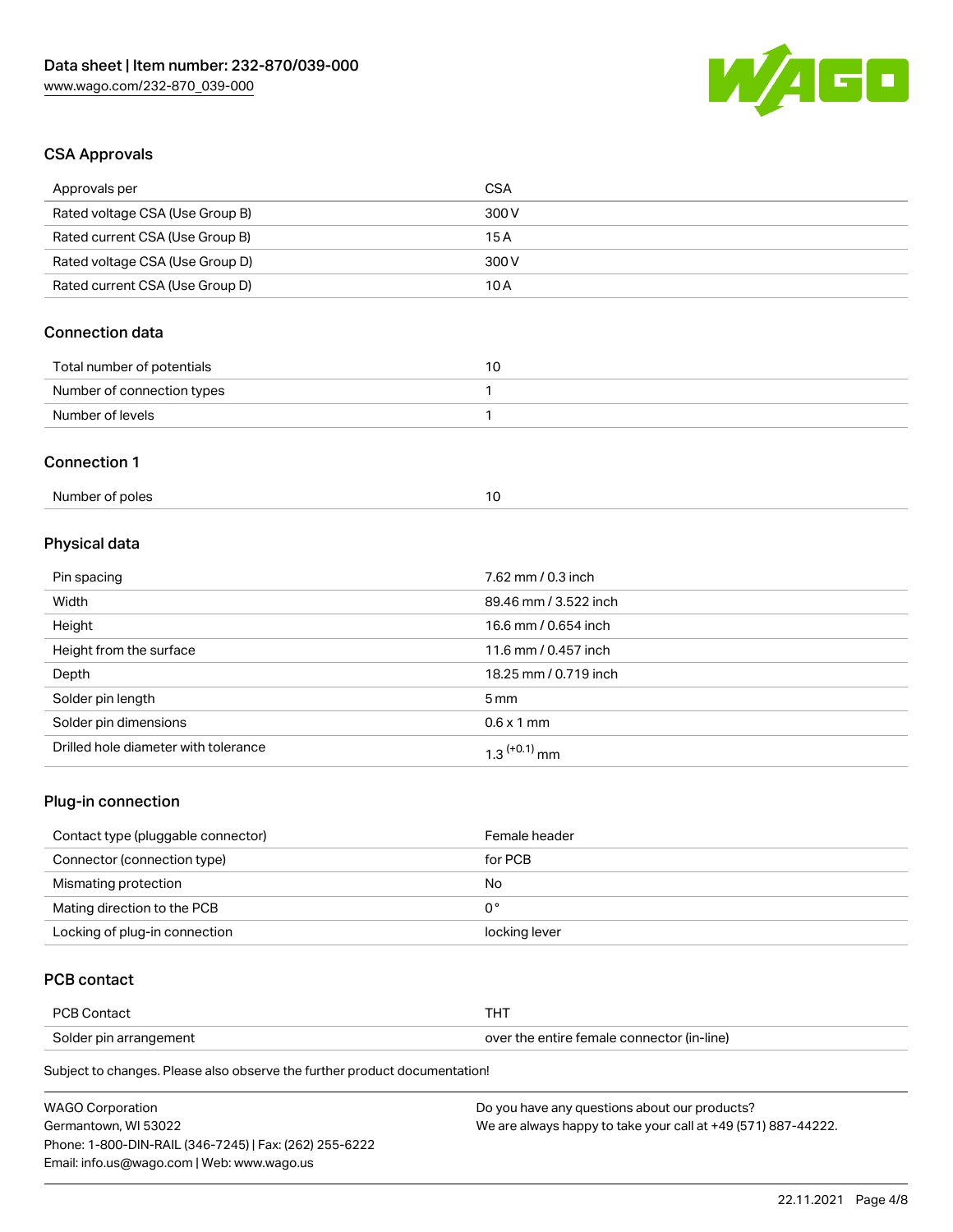

Number of solder pins per potential 1

#### Material data

| Color                       | orange           |
|-----------------------------|------------------|
| Material group              |                  |
| Insulation material         | Polyamide (PA66) |
| Flammability class per UL94 | V <sub>0</sub>   |
| Contact material            | Copper alloy     |
| Contact plating             | tin-plated       |
| Fire load                   | 0.239 MJ         |
| Weight                      | 12g              |

#### Environmental requirements

| Limit temperature range<br>. | . +85 °C<br>-60 |  |
|------------------------------|-----------------|--|
|------------------------------|-----------------|--|

# Commercial data

| Product Group         | 3 (Multi Conn. System) |
|-----------------------|------------------------|
| PU (SPU)              | 25 Stück               |
| Packaging type        | box                    |
| Country of origin     | DE                     |
| <b>GTIN</b>           | 4044918626545          |
| Customs tariff number | 85366990990            |

## Approvals / Certificates

#### Ship Approvals

| Logo | Approval                                                | <b>Additional Approval Text</b> | Certificate<br>name                |
|------|---------------------------------------------------------|---------------------------------|------------------------------------|
| ABS  | <b>ABS</b><br>American Bureau of Shipping               | -                               | $19-$<br>HG15869876-<br><b>PDA</b> |
|      | <b>DNV GL</b><br>Det Norske Veritas, Germanischer Lloyd | $\overline{\phantom{0}}$        | TAE000016Z                         |

#### UL-Approvals

| Logo | Approval                       | Additional Approval Text | Certificate<br>name |
|------|--------------------------------|--------------------------|---------------------|
|      | UR                             | <b>UL 1977</b>           | E45171              |
|      | Underwriters Laboratories Inc. |                          |                     |

Subject to changes. Please also observe the further product documentation!

| <b>WAGO Corporation</b>                                | Do you have any questions about our products?                 |
|--------------------------------------------------------|---------------------------------------------------------------|
| Germantown, WI 53022                                   | We are always happy to take your call at +49 (571) 887-44222. |
| Phone: 1-800-DIN-RAIL (346-7245)   Fax: (262) 255-6222 |                                                               |
| Email: info.us@wago.com   Web: www.wago.us             |                                                               |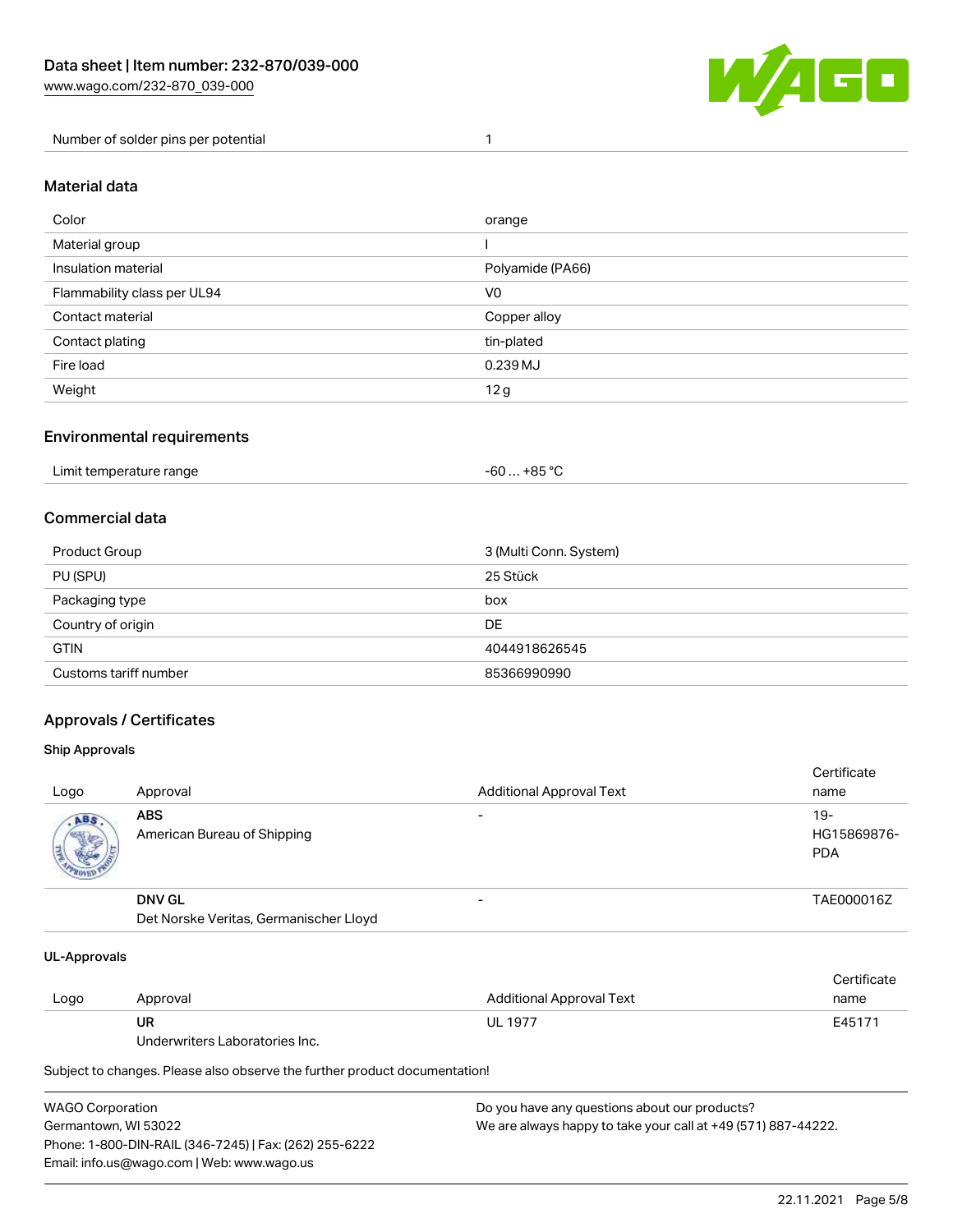



UR

Underwriters Laboratories Inc.

UL 1059 E45172

## **Counterpart**



Item no.731-640

1-conductor male connector; CAGE CLAMP®; 2.5 mm²; Pin spacing 7.62 mm; 10-pole; 2,50 mm²; orange [www.wago.com/731-640](https://www.wago.com/731-640)

#### Optional accessories

| <b>Testing accessories</b> |  |
|----------------------------|--|
|                            |  |

| Testing accessories |  |  |
|---------------------|--|--|
|---------------------|--|--|

| Item no.: 210-136<br>Test plug; 2 mm Ø; with 500 mm cable | www.wago.com/210-136 |
|-----------------------------------------------------------|----------------------|
|                                                           |                      |
|                                                           |                      |

|  | Item no.: 231-662                                                                                       |                      |
|--|---------------------------------------------------------------------------------------------------------|----------------------|
|  | Test plugs for female connectors; for 7.5 mm and 7.62 mm pin spacing; 2,50 mm <sup>2</sup> ; light gray | www.wago.com/231-662 |
|  |                                                                                                         |                      |

# Downloads Documentation

| <b>Additional Information</b> |            |        |          |
|-------------------------------|------------|--------|----------|
| Technical explanations        | 2019 Apr 3 | pdf    | Download |
|                               |            | 2.0 MB |          |

# CAD files

## CAE data

| EPLAN Data Portal 232-870/039-000 | URL | Download |
|-----------------------------------|-----|----------|
| EPLAN Data Portal 232-870/039-000 | URL | Download |

#### PCB Design

Subject to changes. Please also observe the further product documentation!

WAGO Corporation Germantown, WI 53022 Phone: 1-800-DIN-RAIL (346-7245) | Fax: (262) 255-6222 Email: info.us@wago.com | Web: www.wago.us Do you have any questions about our products? We are always happy to take your call at +49 (571) 887-44222.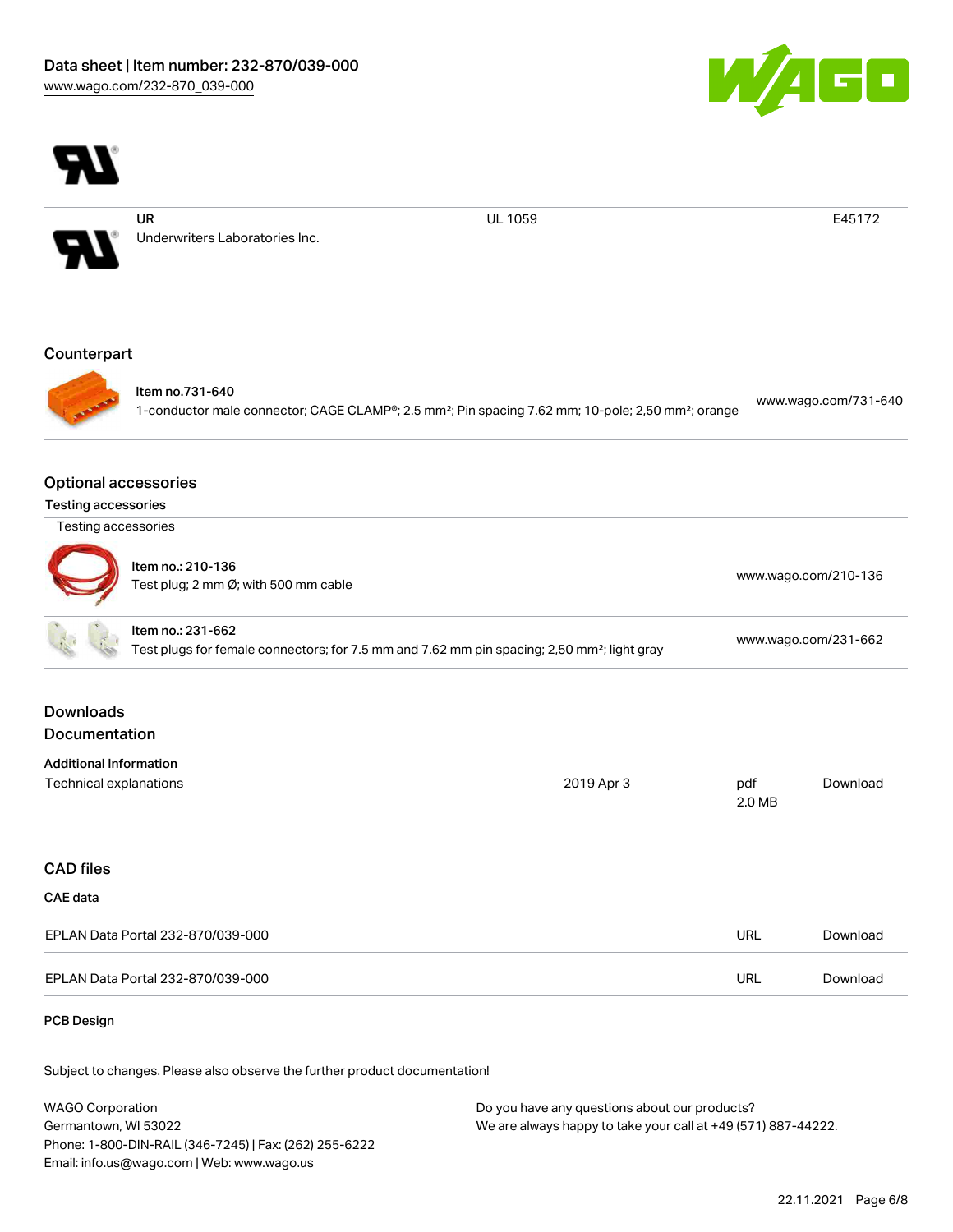

Symbol and Footprint 232-870/039-000

CAx data for your PCB design, consisting of "schematic symbols and PCB footprints", allow easy integration of the WAGO component into your development environment.

#### Supported formats:

- П Accel EDA 14 & 15
- $\blacksquare$ Altium 6 to current version
- $\blacksquare$ Cadence Allegro
- $\blacksquare$ **DesignSpark**
- $\blacksquare$ Eagle Libraries
- $\blacksquare$ KiCad
- $\blacksquare$ Mentor Graphics BoardStation
- $\blacksquare$ Mentor Graphics Design Architect
- $\blacksquare$ Mentor Graphics Design Expedition 99 and 2000
- $\blacksquare$ OrCAD 9.X PCB and Capture
- П PADS PowerPCB 3, 3.5, 4.X, and 5.X
- $\blacksquare$ PADS PowerPCB and PowerLogic 3.0
- $\blacksquare$ PCAD 2000, 2001, 2002, 2004, and 2006
- $\blacksquare$ Pulsonix 8.5 or newer
- $\blacksquare$ STL
- $\blacksquare$ 3D STEP
- $\blacksquare$ TARGET 3001!
- $\blacksquare$ View Logic ViewDraw
- П Quadcept
- $\blacksquare$ Zuken CadStar 3 and 4
- $\blacksquare$ Zuken CR-5000 and CR-8000

PCB Component Libraries (EDA), PCB CAD Library Ultra Librarian

#### Environmental Product Compliance

#### Compliance Search

| Environmental Product Compliance 232-870/039-000                                  | URL | Download |
|-----------------------------------------------------------------------------------|-----|----------|
| THT female header; angled; Pin spacing 7.62 mm; 10-pole; Locking lever; 0.6 x 1.0 |     |          |
| mm solder pin; orange                                                             |     |          |

#### Installation Notes

Subject to changes. Please also observe the further product documentation!

WAGO Corporation Germantown, WI 53022 Phone: 1-800-DIN-RAIL (346-7245) | Fax: (262) 255-6222 Email: info.us@wago.com | Web: www.wago.us

Do you have any questions about our products? We are always happy to take your call at +49 (571) 887-44222.

URL [Download](https://www.wago.com/global/d/UltraLibrarian_URLS_232-870_039-000)